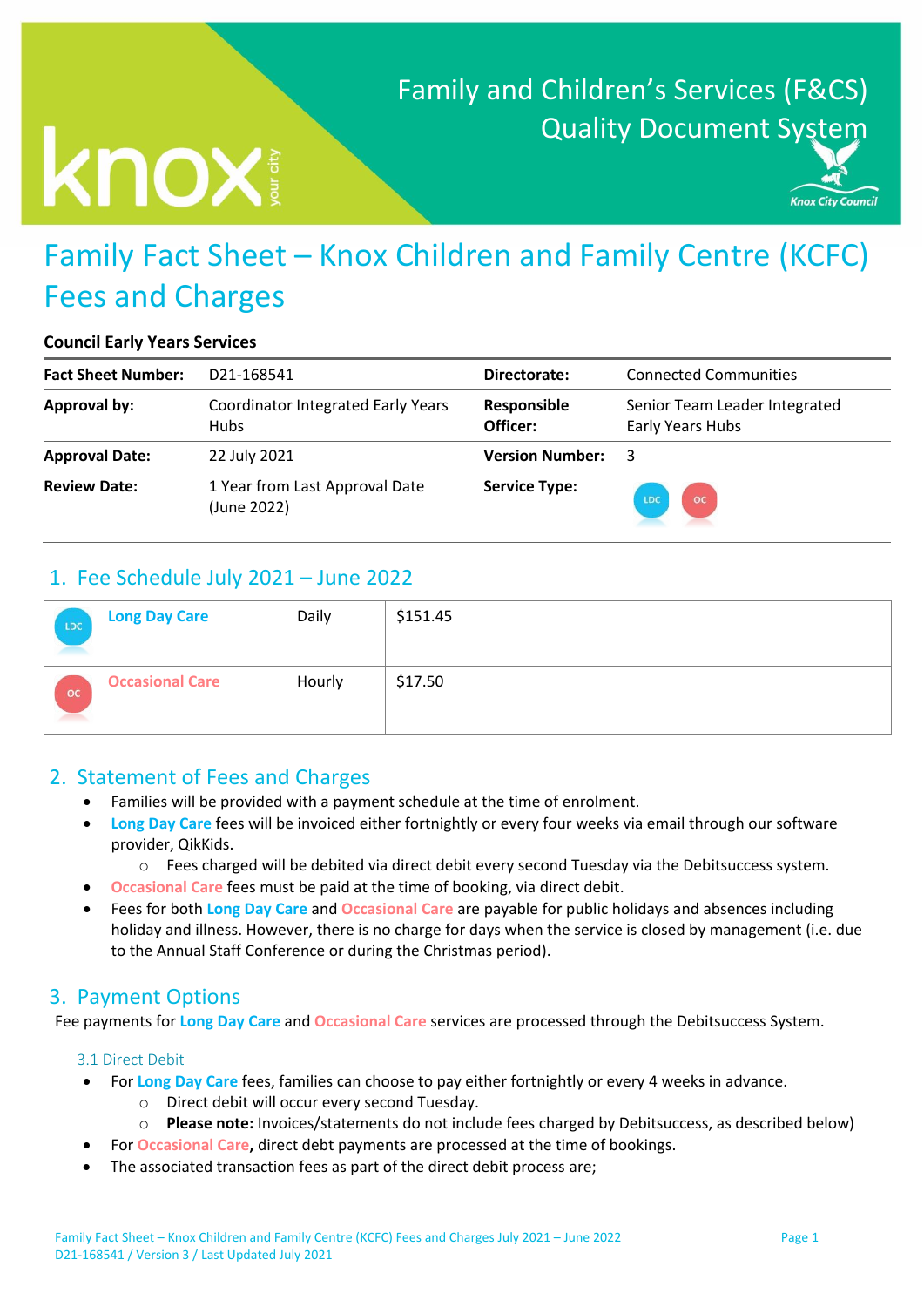

| Fee Type                        | Fee (inc. GST)         |
|---------------------------------|------------------------|
| Set up Fee                      | \$2.00                 |
| <b>Bank account Transaction</b> | \$0.87 per transaction |
| <b>Credit Card transaction</b>  | 2.35% per transaction  |
| <b>American Express</b>         | 4.40% per transaction  |
| Dishonour Fee                   | \$19.95                |

# 4. Child Care Subsidy (CCS)

Approved care is childcare that meets certain standards and requirements, and is approved by the Australian Government. Approved care providers must hold a license to operate, have qualified and trained staff, be open certain hours and meet health, safety and other quality standards. The amount payable for childcare is set by the Australian Government.

- [Knox City Council](http://www.knox.vic.gov.au/page/HomePage.aspx) is the approved provider for all Council Education and Care Services.
- [Child Care Subsidy](https://www.humanservices.gov.au/individuals/services/centrelink/child-care-subsidy) is an Australian Government payment that can assist eligible families with the costs of childcare at an approved provider.
- Additional Child Care Subsidy is extra financial support offered to those families who already receive CCS but also meet additional criteria.

More information about the Child Care Subsidy can be found via the [Department of Education \(DET\)](http://www.education.gov.au/child-care-package-families) website.

#### 4.1 How to Claim Child Care Subsidy

Families are responsible for setting up CCS with Centrelink. The service may guide the family in the process if the family is experiencing difficulties. Please note:

- The easiest way to claim CCS is online.
- **•** Parents needs to have a  $myGov$  account that is linked to Centrelink.

## 5. Initial 42 Days of Absence

Where children are absent for any period (i.e. holidays, sick, public holidays), fees are still payable. Each financial year the Family Assistance Office will pay your child's CCS entitlements for the first 42 absence days. These absences can be for any reason, including public holidays. The initial 42 days must be used before any additional absences can be claimed.

## 6. Additional Days of Absence

Once 42 Absences days have occurred in a financial year, CCS and Additional CCS can only be paid for any additional absences where they are taken for a reason defined in the Family Assistance Law. There is no limit on additional absence days; however, you are required to provide documentation to support the additional absences.

# 7. Exceptional Absence Days

You may receive CCS for an additional 20 exceptional absence days after the initial 42 absence days per financial year. These entitlements can be claimed without evidence if documentation is provided for 31 of the initial 42 absence days*.* For further information on absences please refer to DET [Absences from Child Care Factsheet.](https://www.education.gov.au/child-care-package-families?resource)